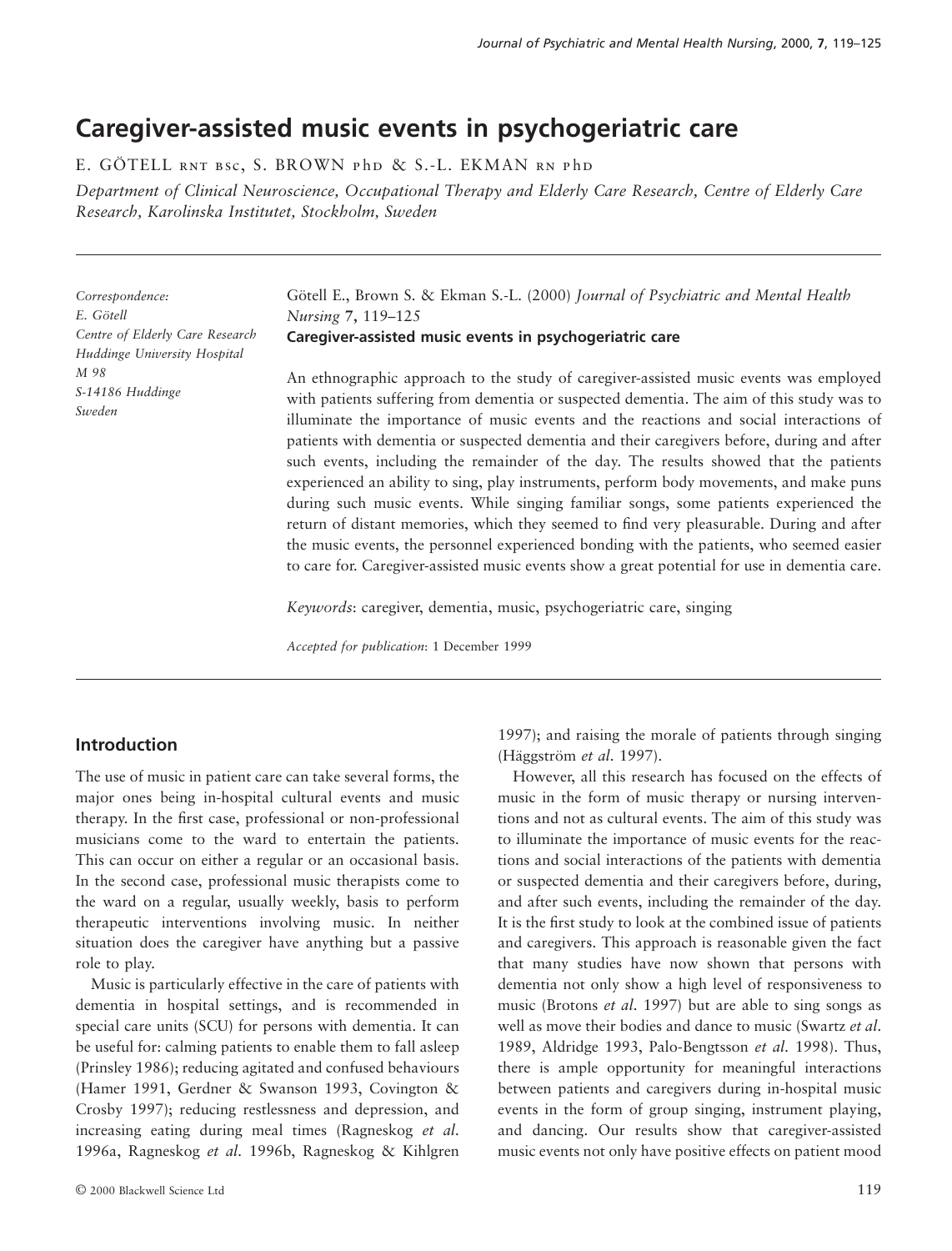and memory but lead to long-term improvements in the interactions between patients and personnel.

## **The study**

## **Research field**

The study was carried out in the Stockholm area of Sweden in a geriatric clinic for the purpose of investigating persons with dementia or suspected dementia. The ward was organized as an SCU, and had a staff specially trained in dementia care as well as an environment furnished in the style of the 1940s and 1950s. Music events, which occurred two mornings per week, had been an ongoing cultural activity in the geriatric clinic for the eight years preceding the study. They took place in the dining/living room of the ward. The music leaders consisted of a sociotherapist and an occupational therapist assistant, both of whom were trained in the music-event method of Bunne (1986). The registered nurses (RN) in charge of the ward decided, along with the rest of the personnel, who would participate in these music events. Four to eight patients were invited to participate in each event, together with the same number of personnel. The group sat on chairs in a circle, with personnel and patients sitting alternately. The music leaders played the guitar and, together with the personnel, sang songs while assisting the patients in moving to the music and in making music on instruments that were designed to be played by the patients.

## **Participants**

As shown in Table 1, 48 patients between 43 and 90 years of age participated. Thirty-five were women and thirteen were men. One man, who was a day-care patient diagnosed with moderate Alzheimer's disease, participated 17 times. Most of the others participated once or a couple of times. Among the personnel, thirty-three women and two men participated. Their professions included: RN, enrolled nurse, nurse's aid, physiotherapist, occupational therapist, RNT, and students of these professions. Most of them participated once or a couple of times. There is no information regarding the age of the personnel.

**Table 1**

| Participants in the music events |  |  |  |
|----------------------------------|--|--|--|
|                                  |  |  |  |

|           | Women | Men | Total | Age       |
|-----------|-------|-----|-------|-----------|
| Patients  | 35    | 13  | 48    | $43 - 90$ |
| Personnel | 33    |     | 35    |           |
| Total     | 68    | 15  | 83    |           |

The study began with 2 months of observation at the ward by the first author. This was done in order to examine the structure of the reactions and social interactions of the patients and the personnel before, during, and after the music events, including the remainder of the day. These observations grew into an understanding that the observed phenomenon was a subculture in dementia care. Data were collected according to the ethnographic method, and 'participating observations' were chosen. This scientific perspective precludes preconceived hypotheses and fixed theories (Lincoln & Guba 1985). In the nursing literature, ethnography is defined as a systematic process of observing, detailing, describing, documenting, and analysing the 'lifeways' or particular patterns of a culture or subculture (Aamodt 1991), and the holism of nursing is emphasized (Brandriet 1994). In this study, the first author carried out 35 participating observations, including informal interviews with patients and personnel before, during and after the music events over a period of 9 months. The observations occurred in the ward and started in the morning, about 1 hour before the music event took place, continued during the music event, and were extended after the music event for about 1 hour. This made the total observation period on a given day between 4 and 5 hours. Four hundred and seventy-four hand-written pages from those observations were analyzed.

To deepen her understanding of the music events and the caring philosophy of the geriatric clinic, the first author also interviewed the chief physician to understand how she became interested in offering patients with suspected dementia participation in music events during medical treatment. A second interview was conducted with the head nurse to understand how the SCU was run and how the personnel managed to incorporate music events into their caring activities. A third interview was done with the sociotherapist in order to understand how she developed arts-in-hospital activities and music events in the SCU for patients with dementia or suspected dementia. Each interview lasted between 40 and 60 minutes and was later transcribed verbatim. Furthermore, the first author read about 50 pages of unpublished and published documents from the SCU concerning dementia care and music events at the ward, and participated for two days in in-service education in the music-event method.

Through detailed analysis of the data, we noted recurrent patterns which became major themes of the different parts of the music event. These themes were identified in terms of the reactions and social interactions experienced by the patients and personnel before, during and after the music event, including the remainder of the day. The results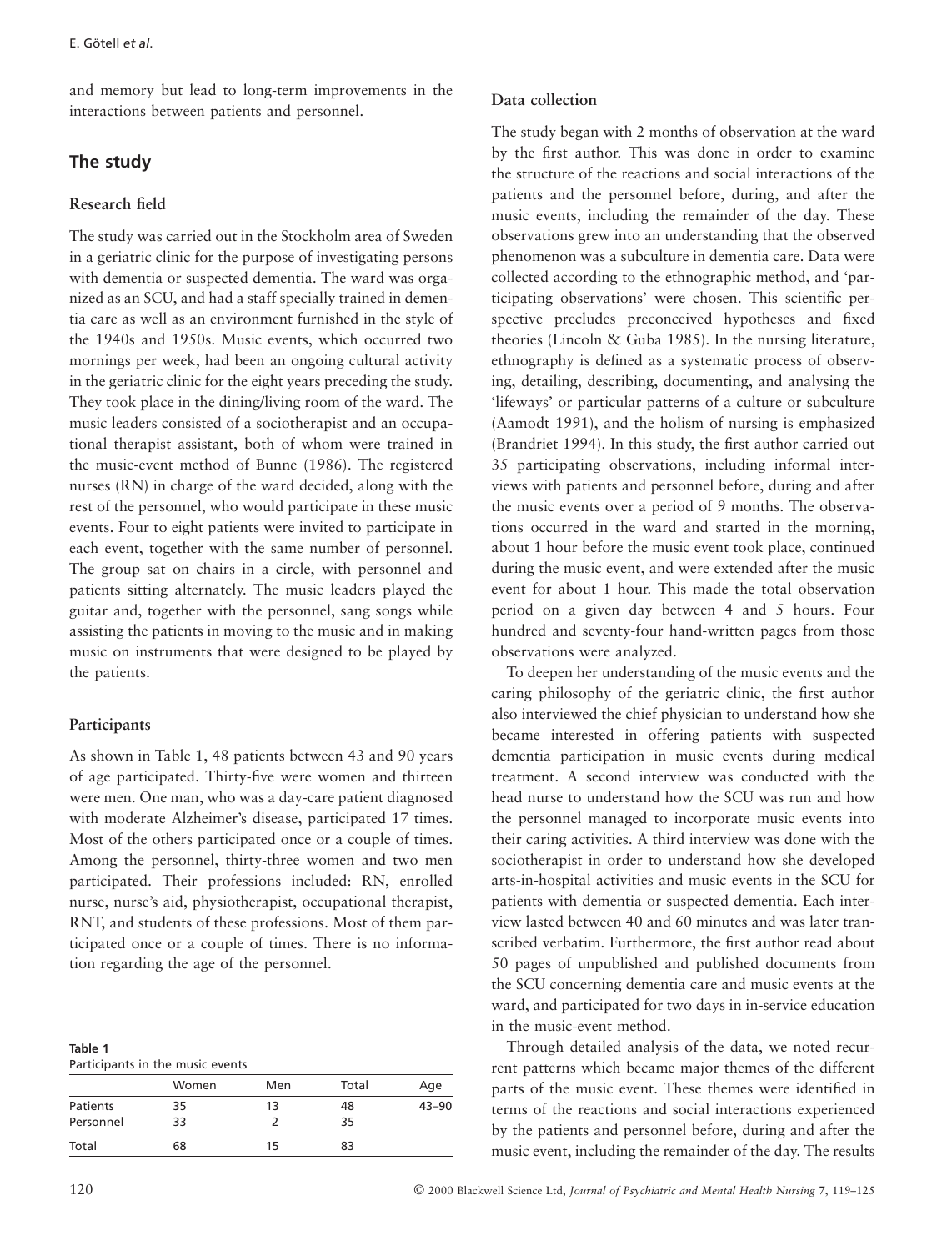were described using the language of the participants. From the perspective of an outsider (i.e. an 'etic' view; Kauffman 1994), the first author endeavoured to describe and interpret how the music events were carried out. From the perspective of an insider (i.e. an 'emic' view; Kauffman 1994), she wrote down as precisely as possible the sayings narrated by the patients and personnel while they were experiencing the music events. These testimonies cover the time period before, during, and after the music events. During the period of analysis and writing, the participating personnel discussed the results with the first author and gave her valuable opinions about their interpretation.

#### **Ethical considerations**

People with dementia or suspected dementia are vulnerable human beings. In this study, patients were invited by the personnel to participate. The first author explained that a study was taking place and that participation could be discontinued at any time. Patients and personnel participated of their own free will, and were guaranteed anonymity as well as freedom from harm.

#### **Results**

#### **Warm-up songs**

It happened on almost every occasion that patients who in the morning had consented to participate in the music event did not want to do so at the time when it began. Respecting the decisions of the patients, the personnel never forced any patient to participate. On almost every occasion, one or two of the invited patients left just before or during the music event. Occasionally other patients joined in. They seemed to be attracted by the music, which could be heard in the corridor of the ward. When seated, many of the patients did not seem to understand that a music event was about to take place, and the task of the personnel was to help the patients understand the situation. They helped create a trusting and comfortable atmosphere by conversing with the patients in an involved manner.

As a form of warm-up activity, the patients sang 'name songs' as a way of introducing themselves. If dementia can be regarded as a regressive process that affects more recent memories before earlier memories, one can understand why it was that married women could remember their maiden name but forget their married name. Sometimes the personnel helped women to remember and say her married name. Persons with dementia who had memories of earlier participation in the music events could show and articulate their sense of enjoyment during the warm-up session. The man who participated 17 times during the study and who suffered from AD said, on many events, 'This is a boost!' and 'Wow, we are good!'

The personnel also assisted the patients in playing instruments as they all sang together. For many patients it seemed to be the first time that they were playing a musical instrument and they needed guidance from the personnel to do this. When playing an instrument, the patients often seemed to react with joy, commenting on how beautiful the music sounded to them. Patients who normally seemed to be serious and/or confused could smile warmly during the singing and instrument playing.

#### **Familiar songs**

After the warm-up songs, familiar songs were sung. The music leaders initiated the first song while encouraging the patients to suggest other songs they wanted to sing. The song most often sung was 'We Walk Over Dewy Mountains' (*Vi gå över daggstänkta berg* in Swedish). They sang it in different ways, sometimes with gestures, sometimes with musical instruments, and sometimes just singing alone. Most of the patients sang the words. Usually a music leader initiated the song, but it sometimes happened that a patient would propose it again, often immediately after it had just been sung. They all then sang it again. During each music event, participants sang four to seven songs. During the course of one month, they sang 22–34 songs.

When singing familiar songs, many of the patients seemed to show increased attention and joy. After the singing and playing had gone on for a while, the participants often laughed and were full of fun. Many of the patients joked and made puns. Several reported the return of distant memories or a memory for the song being sung. The man suffering from AD, who participated the most, said:

'When one hears such a thing, it flickers in the mind and one remembers. This song I have not heard in 50 years.' [Said after the song 'Out in Nature We Go', *I naturen ut vi gå* in Swedish.]

'I must change my mind. I am like the village fool. I do remember. Yes, it's strange what one remembers.' [Said after the song 'Hear the West Wind Blowing', *Hör hur västan vinden brusar* in Swedish.]

'It's strange what one remembers. That song I have not sung in 50 years. It just falls from oneself. One is not quite empty in the head.' [Said after singing the song 'The Chanterelle Song', *Kantarellvisan* in Swedish.]

A woman with suspected dementia who had participated ten times said: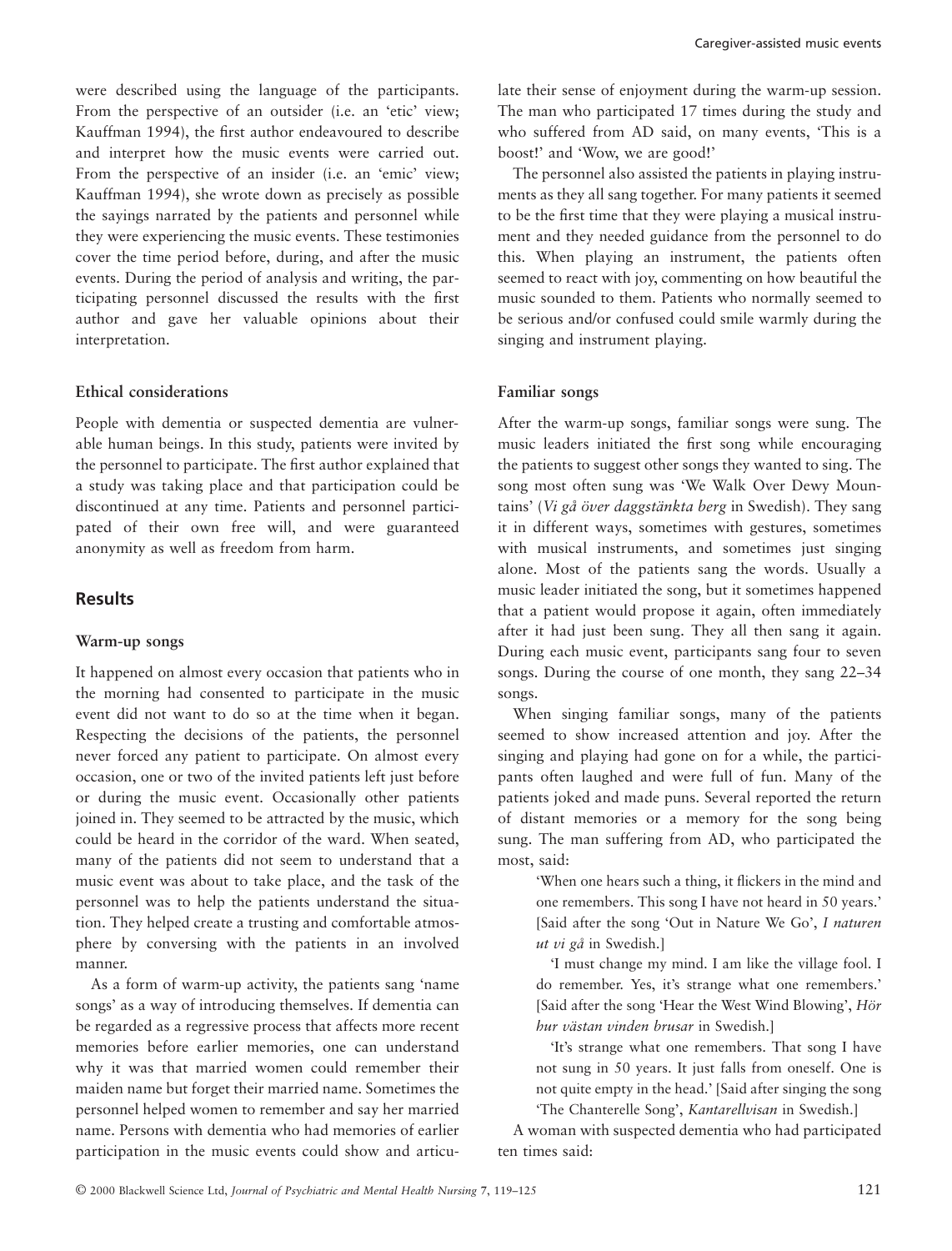'It's strange. It remains since school.' [Said after singing the song 'The Winter is Gone', *Vintern rasat* in Swedish.]

Patients and personnel who had been raised in foreign countries participated many times. They seemed to delight in the music but could not sing along. On one occasion, when they were all singing 'My Hat Has Three Corners' (*Min hatt den har tre kanter* in Swedish), two Germanborn patients sang the song in German, after which they were given warm applause by the rest of the group.

During the music events, a certain amount of time was devoted to talking. During these conversations the personnel asked the patients about their life stories. The women narrated with pleasure about how they used to sing to their small children. The men talked about their military service. Everyone talked about what fun they used to have when they danced in their youth.

During the music events, the personnel attempted to focus the conversation on the current season. For this purpose the music leaders brought in materials to help the patients remember the season, such things as illustrations, photos, flowers, leaves, and berries. When talking about, looking at, touching, and/or smelling these materials, the patients were encouraged to suggest appropriate songs to sing. These suggestions did not always correspond with the season; however, the group always sang the proposed song. This was made possible by the vast song repertoire of the music leaders. Some of the songs requested by the patients the music leaders did not know in their entirety. They therefore learned these songs for the following session.

#### **Exercises and the concluding song**

Each music event included movements, which many of the patients seemed to experience as exercises. When doing the exercises, many of them said that the movements were pleasant and fun. The participants often laughed and showed their sense of humour while performing these movements. Many times the patients had difficulties in understanding how to do the movements, and the personnel assisted them. Often when such assistance was given, the participants became frolicsome and even flirtatious: 'Now we must do some "leg-flirting"', said a female caregiver to a man when he needed help to lift his leg. He laughed boisterously when she used her leg to lift his leg.

Sometimes dancing was included in the exercise movements, and patients and personnel danced as partners in a waltz or foxtrot. There was much smiling and laughing during the dancing. Patients who did not want to dance declined by saying that they felt dizziness or pain.

For the singing of the concluding song, the participants sat in their chairs, rocking in time to the music while at the same time looking happy and spontaneously touching each other's hands or arms. The music events were planned as 40-minute sessions, as the music leaders believed that this was all that the patients had strength for. Some of the patients seemed to be too weary to finish the music event, and simply fell asleep. Other patients seemed quite cheered up by the music event, looking happy and showing increased attention. The man who was helped by 'legflirting' claimed that he never wanted to stop. When the music event ended, the patients hugged the personnel and expressed appreciation.

#### **Reactions and experiences afterwards**

Immediately after the music events, some of the patients seemed to show increased attention and to be being full of vitality and fun. They were quite talkative, and attempted to converse with one another. But because of their dementia symptoms as well as hearing problems, they were frequently unable to communicate effectively. Thus, the first author very often acted as an intermediary in these conversations between the patients. They mostly spoke about their early life experiences. Sometimes the first author contacted patients who did not participate in these conversations 15 minutes after the music event had ended. When she did so, many of them had already forgotten participating in the music event or were resting or sleeping in their beds.

Regarding the personnel's perception of the patients, all of them witnessed the patients becoming happier and calmer, moods which lasted for several hours or even the rest of the day. The patients became easier to care for. In addition, the personnel experienced something happening within themselves. They said that they experienced a deepening of feelings for the patients while interacting with them during the music events. They also said that the dividing line between themselves and the patients was eliminated and that a spirit of togetherness and bonding developed with the patients. This led to feelings of having something special in common with the patients, which the personnel were able to capitalize on in other contexts. The personnel dared to take risks a bit more and were not afraid to make fools of themselves. The music events created connections and new dimensions in the relationship with the patients, which lasted long after the music event.

## **Discussion**

The aim of this study was to illuminate the importance of music events and the reactions and social interactions of patients with dementia or suspected dementia and their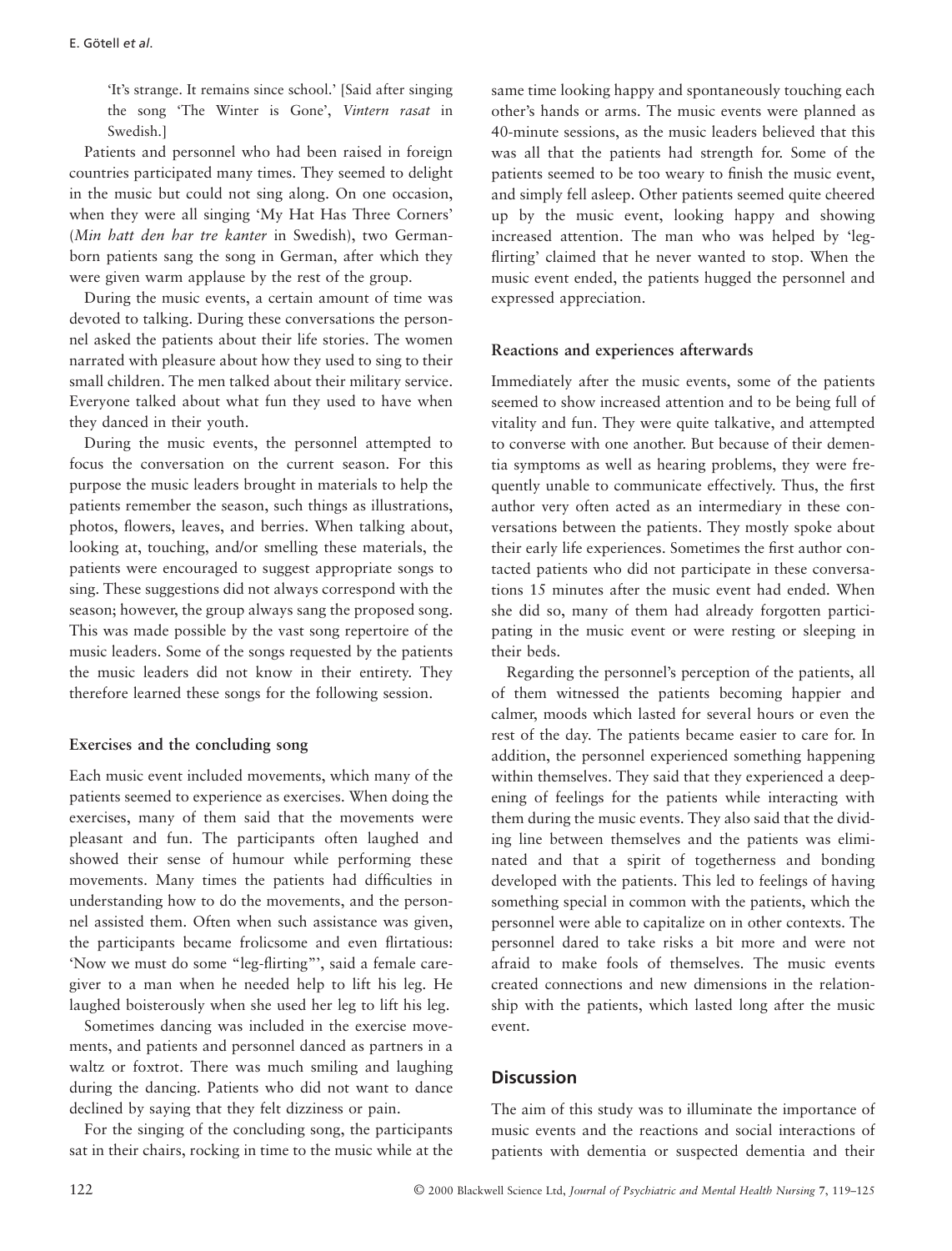caregivers before, during, and after such events. In discussing the results, the following topics will be addressed: reactions and mood of the patients; patient memory; mood of the personnel and interactions with patients; methodological issues; and, finally, a comparison between caregiver-mediated music events and music-therapist-mediated music events.

#### **Reactions and mood of the patients**

When assembling for the music event, some of the invited patients did not want to participate and others left during the event. This reaction can be interpreted as a mood of uneasiness*.* Among persons with dementia, this mood can be manifested in the form of wandering (Norberg *et al*. 1994), and can reflect an inability to understand the music event situation, or a way of declining participation in the music event without have the verbal skills to express oneself. This is consistent with results in the music therapy literature in which people with suspected or severe dementia dropped out, seemed disturbed, indicated a desire to discontinue, became ill, or were unable to participate in music therapy sessions (Clair *et al*. 1995).

In the current study, other (uninvited) patients joined in. This can be interpreted as a reaction of increased attention when hearing the music, indicating the ability to locate the room where the music event was taking place and a desire to participate. These reactions support findings showing that people with dementia are often quite responsive to music (Swartz *et al*. 1989, Aldridge 1993). While listening to the sounds of music, the patients seemed to experience a mood of joy, and verbally indicated that the music sounded beautiful to them. When communicating nonverbally, patients who had shown moods of confusion and seriousness before the music event changed their facial expressions to moods of joy, such as smiles and laughs. This supports previous findings with dementia patients who show positive facial expressions, including frequent smiling, while listening to music (Jansson *et al*. 1993). When performing body movements and dancing, the patients continued to show moods of joy by smiling and laughing. Also, the patients seemed to express feelings of satisfaction in their competence at activities such as instrument playing, singing, doing body movements, and dancing.

#### **Patient memory**

Some of the married women could only remember their maiden name at the beginning of the music event. Later, under the influence of the music, they showed increased

attention and, with the help of the personnel, were able to express more of their memories, including their married name. Further on in the session, while singing familiar songs, increased attention seemed to lead to a recollection and expression of some of their episodic memories, such as events from their early life. When induced to dance in pairs, the patients seemed to remember how to dance. These findings support results (Palo-Bengtsson *et al*. 1998) demonstrating the utility of social dancing in reinforcing previously trained motor patterns in dementia patients. Immediately after the music event, the major effect seemed to be an increase in attention and excitement as shown by some of the patients being energetic, fun, and quite talkative. Some of the patients did not seem to remember anything of the music event as early as 15 minutes after the event had finished. However, according to the testimonies of the personnel, these patients were easier to care for. It is probable that the music events had a positive influence on the mood but not the memory of these patients.

#### **Mood of the personnel and interactions with patients**

During the music event the patients hugged the personnel. This hugging can be interpreted as a reaction of joy during the music event, but can also be interpreted as experiencing and showing feelings of appreciation and love for the personnel. There seemed to be new dimensions of joy and sharing while playing instruments, singing, doing body movements, and dancing.

The personnel seemed to experience and share some of the same moods as the patients. They seemed to experienced joy when smiling and laughing together with the patients. Thus, the effects of the music event were reciprocal between the patients and the caregivers. A sentiment only recounted by the staff was that they experienced a feeling of greater equality with the patients while participating in music events. They experienced something happening inside them. They felt a bond between themselves and the patients. The personnel dared to express more of their warm side in their caring activities during and after the music events. This condition has the potential to lead to genuine 'grooming' (Eriksson 1987), when the personnel give 'a little extra'. In this study, the music events created a long-term change in the care for the patients*,* and the moods described probably led to a general improvement in the quality of care. A good relationship in dementia care is found when caregivers communicate in the mother tongue of the patient (Ekman 1993). The results of this study indicate that the common language of music can help to evoke a good relationship in dementia care.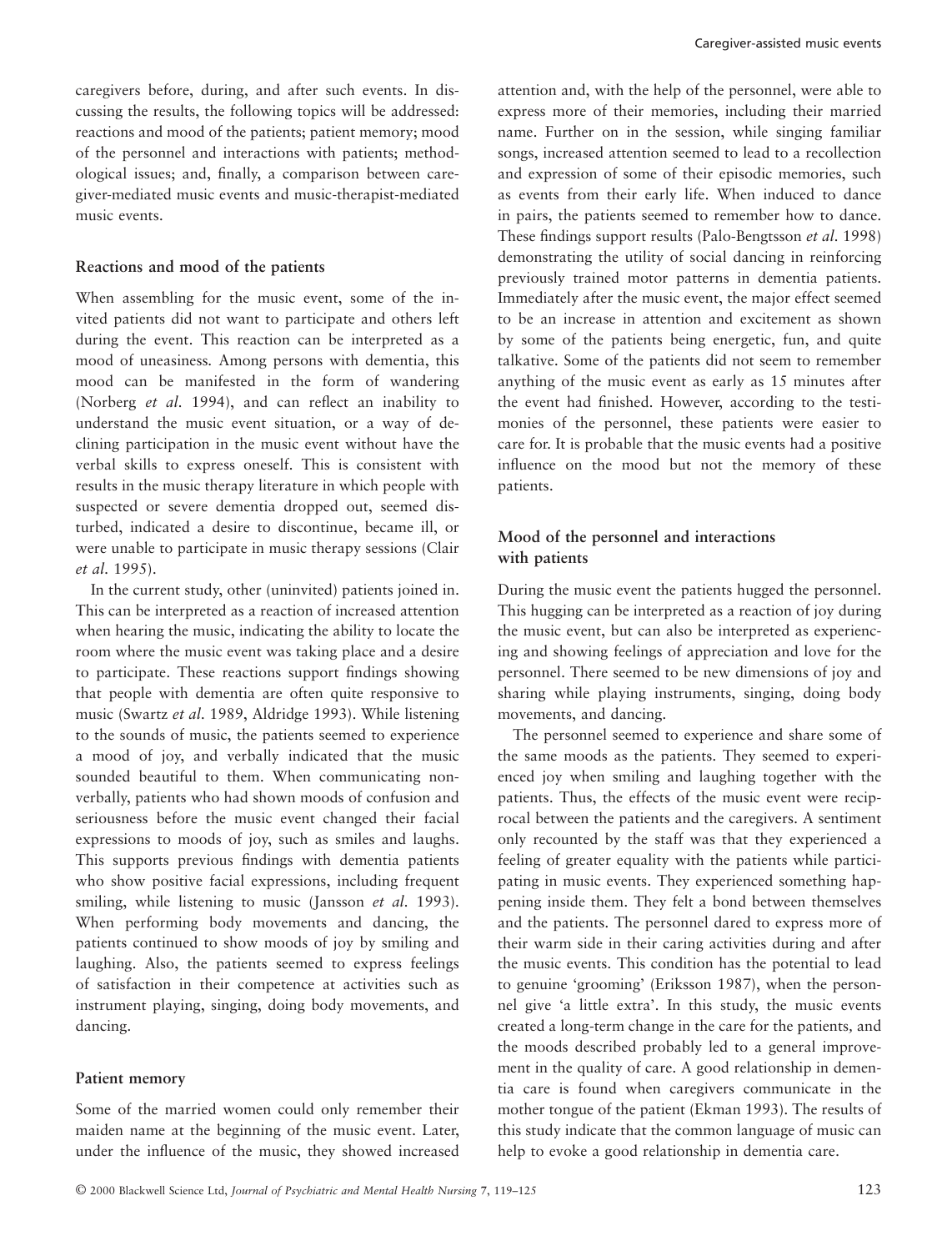## **Methodological issues**

An important role in the ethnographic method is that of the researcher (Lipson 1991). In this study, the researchers consisted of two RNs and a biomusicologist. The RNs were able to recognize the communication displayed by the patients and personnel in everyday dementia care. However, they had no previous experience with music events and no formal music education. This probably helped them to focus their attention on the caring aspect of the situation but gave them a limited knowledge with regard to the specifics of the music-making. The biomusicologist had no previous experience with music events but contributed his knowledge on the effects of music on human behaviour.

The first author spent nine months in the ward conducting this ethnographic study. Such a long stay gave the authors a sense of confidence when analysing the collected data. Upon reading the data many times, recurrent patterns appeared, which emerged as major themes of the music events. We consider that the method used was suitable for the qualitative paradigm chosen in order to understand what was going on before, during and after the music events. The results can probably be transferred to other nursing contexts.

## **Comparison of caregiver-assisted music events and music-therapist-mediated music events**

This is the first study to describe what happens when patients with dementia or suspected dementia are assisted by their caregiver during group music events. The use of music with these patients occurred in the form of music events assisted by the personnel. They took place within a caring context. While the caregivers in this study were not trained as music therapists, the effects observed during the music event are probably quite comparable to the effects seen on dementia patients in group music therapy. Music therapy sessions occur outside the ward, and positive effects of music on persons with dementia are therefore not integrated directly into dementia care (e.g. Brotons *et al*. 1997, Groene *et al*. 1998). Caregiver-assisted music events provide the distinct advantage of allowing an integration of music's positive effects into caring situations.

An even more direct use of music in a caring context would occur in a situation that we call 'music-therapeutic nursing' in which caregiver singing is incorporated directly into caring activities with patients, and not restricted to specialized music events. We plan to analyse such a method in future studies (Götell, Brown & Ekman, in preparation). In any case, we suspect that caregiver-mediated music use will have a comparable efficacy to conventional music therapy techniques for dementia-patient behaviour, mood, memory and compliance. It is hoped that future research in dementia care will address this issue more fully.

In conclusion, caregiver-assisted music events with patients suffering from dementia or suspected dementia provide an effective means of improving patient mood and memory as well as the social interactions between patients and caregivers. While caregivers are not typically trained in the techniques of music therapy, caregiver-assisted music events probably produce many of the same cognitive and emotive effects as sessions conducted by music therapists. Active music-making has the potential to be used in two different ways in nursing care: first, in the type of caregiverassisted group music events described in this paper, and second, as a type of 'music-therapeutic nursing' in which music-making gets integrated into the very act of caregiving. Both types of caregiver-mediated music making should prove quite valuable in dementia care.

## **Acknowledgments**

This work has been supported by the Research Programme 'Arts in Hospital and Care as Culture', the County Council of Stockholm, the Foundation for Biomusicology and Acoustic Ethology, and Uppsala Sjuksköterskehems Sjuksköterskeskola. We are grateful to Professor Bengt Winblad, of the Karolinska Institutet, for his support.

## **References**

- Aamodt A. (1991) Ethnography and epistemology: generating nursing knowledge. In: *Qualitative Nursing Research: A Contemporary Dialogue* (ed. Morse, J.), pp. 41–52. Sage Publications, Newbury Park.
- Aldridge D. (1993) The music of the body: music therapy in medical settings. *Advances, The Journal of Mind-Body Health* **9,** 17–35.
- Brandriet L. (1994) Gerontological nursing: application of ethnography and grounded theory. *Journal of Gerontological Nursing* **20,** 33–40.
- Brotons M., Koger S. & Pickett-Cooper P. (1997) Music and dementias: a review of literature. *Journal of Music Therapy* **34,** 204–245.
- Bunne S. (1986) *Music in Elderly Care*: *A Work of Reference in Caring* Musikverksta'n & Musikbruk Distribution Bunnemusik, Näsviken. (In Swedish.)
- Clair A., Bernstein B. & Johnson G. (1995) Rhythm playing characteristics in persons with severe dementia including those with probable Alzheimer's type. *Journal of Music Therapy* **32,** 113–131.
- Covington H. & Crosby C. (1997) Music therapy as a nursing intervention. *Journal of Psychosocial Nursing* **35,** 34–37.
- Ekman S.-L. (1993) *Monolingual and Bilingual Communication Between Patients with Dementia Diseases and Their Caregivers*. Medical Dissertation, Umeå University, Umeå, Sweden.